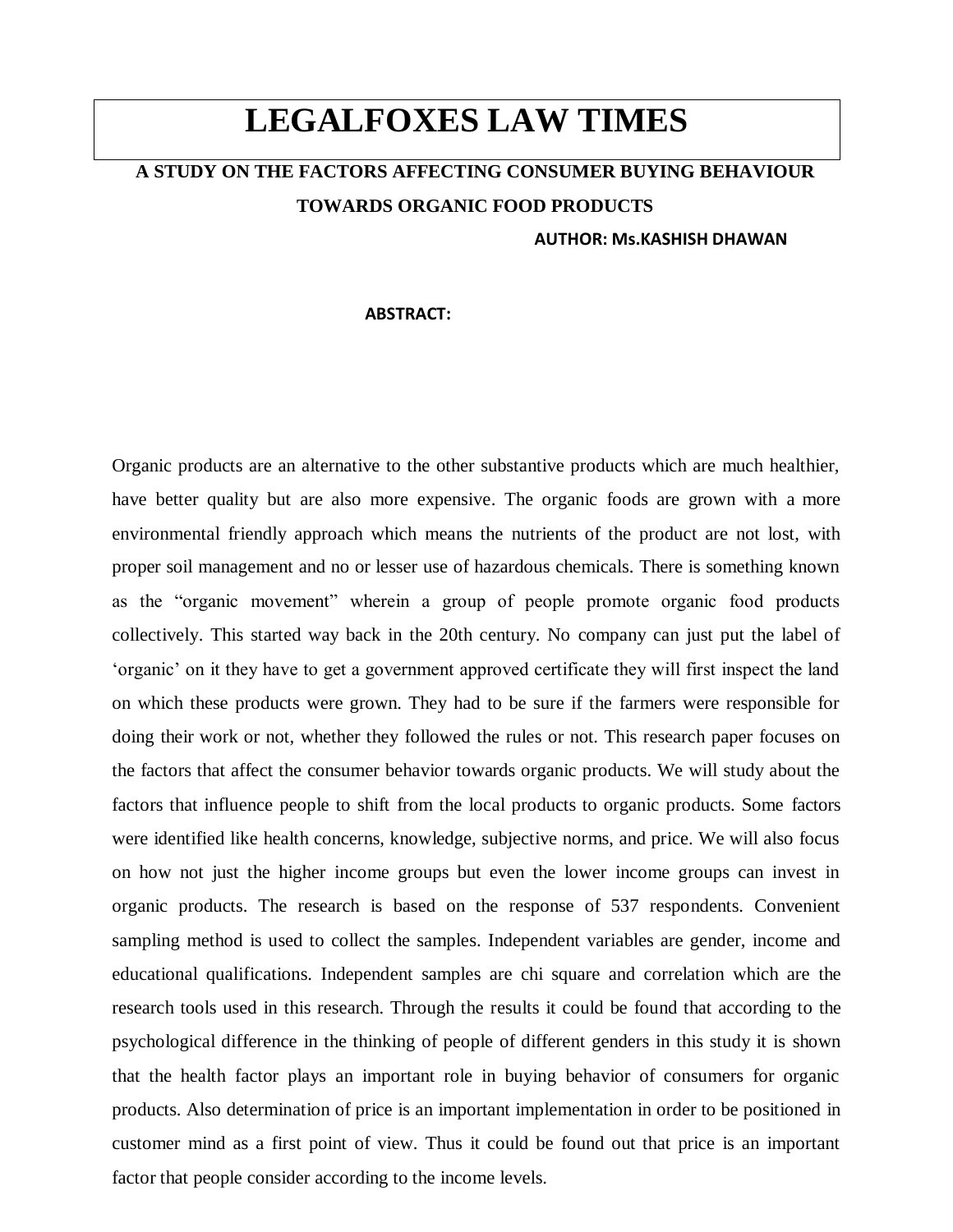**KEY WORDS:** Organic food products, local products, Consumer Behavior, environment friendly and perception.

# **INTRODUCTION:**

The consciousness and information people have developed over the years about healthy eating has resulted in the change of people's tastes and preferences towards organic products. The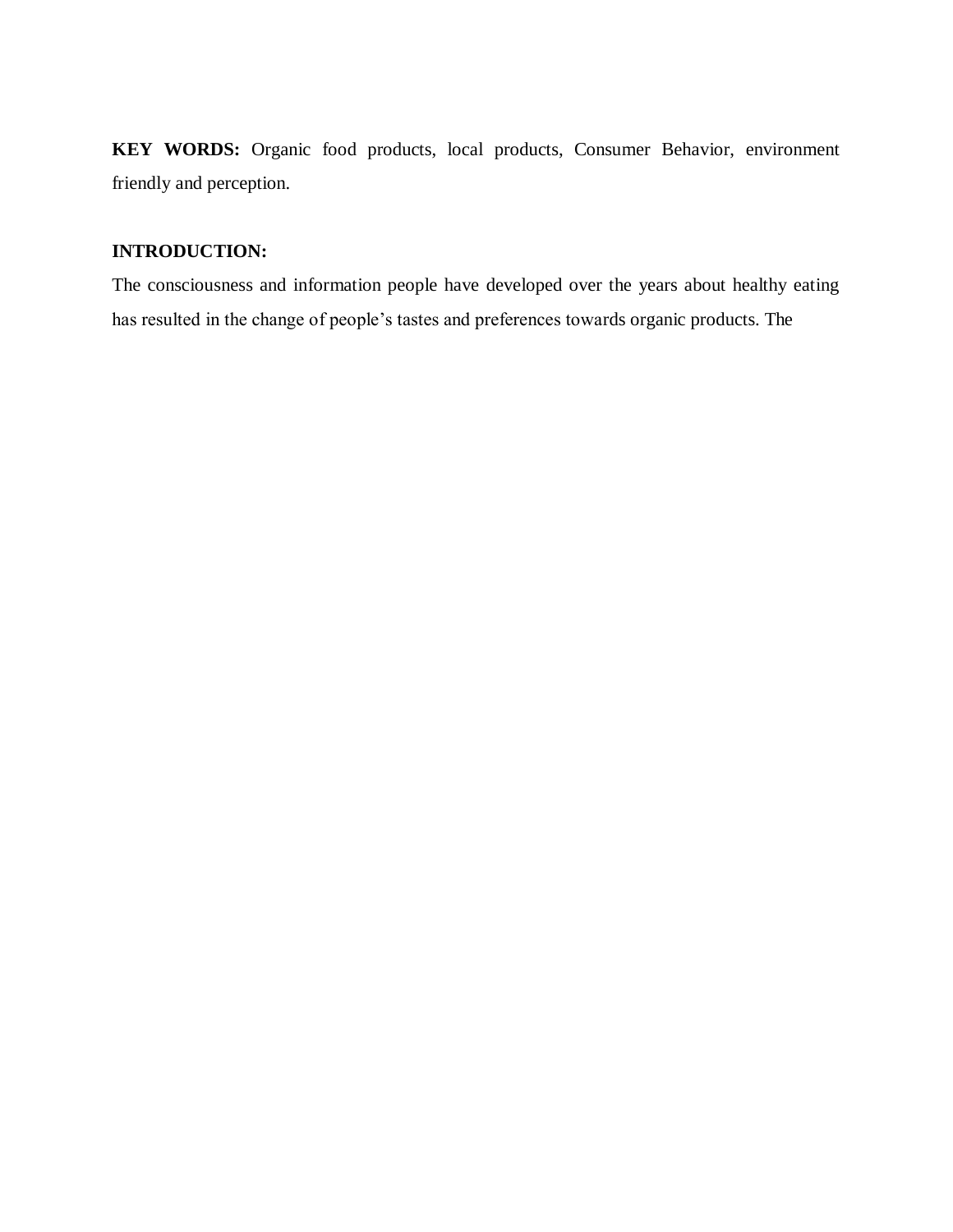Organic culture is a fusion of innovation, tradition, modern technology and science which provides ease to the society, environment as well as to the people by providing them better and a good quality life. Also organic food is something which has started recently in India, it has been going on since the 19th century. *([Veleva](http://paperpile.com/b/FXrilo/IITu)2018)* It has played a vital role for Indian farmers in two ways. Firstly by reducing the cost of production and secondly by increasing the income of the farmers by providing them accessibility to the organic markets. Organic products offer more social, economic, cultural, political and environmental benefits in the long run than the other products. *[\(Bhardwaj](https://paperpile.com/c/FXrilo/WmqU) 2017)* As we know, India contributes nearly 20% of the world's population yet contributes not more than a percent towards organic production. This is occurring because of a few barriers or notions that exist in our country. They are as follows:

- *1. Lack of awareness and benefits about organic products*: The most basic step for any person to buy a product is to have knowledge about its benefits and awareness about the availability of such productsin the market. If people aren't aware of such products then there won't be any demand and hence no production which would mean that there will never be any growth in the organic sector. *([Hall](http://paperpile.com/b/FXrilo/NGhd)2008)*
- 2. *Cost of the product*: In India, the customers before purchasing any type of product pay a lot of focus on the price of the product. They want a product which provides them maximum satisfaction at a very reasonable cost and talking about organic products the Indian consumers think it is not worththe money as it is too expensive and also they do not satisfy their needs.
- 3. *Expensive storage:* The storage method is difficult and expensive not just for retailers but also for the farmers who cultivate these organic crops as there is no usage of any kind of pesticides or fertilizers. Hence such crops need special storage methods.
- 4. *Government-aid*: The purchase of organic supplies is way more expensive than what the government provides at subsidies. The government can also provide help by educating the farmers about the various methods that they can use for cultivation and storage of crops.
- 5. *Availability of the product*: Even Though organic products are not something new to the market, they are not easily accessible in the market.

The **aim** of the paper is to find the factors affecting the consumer buying behavior towards Organic products.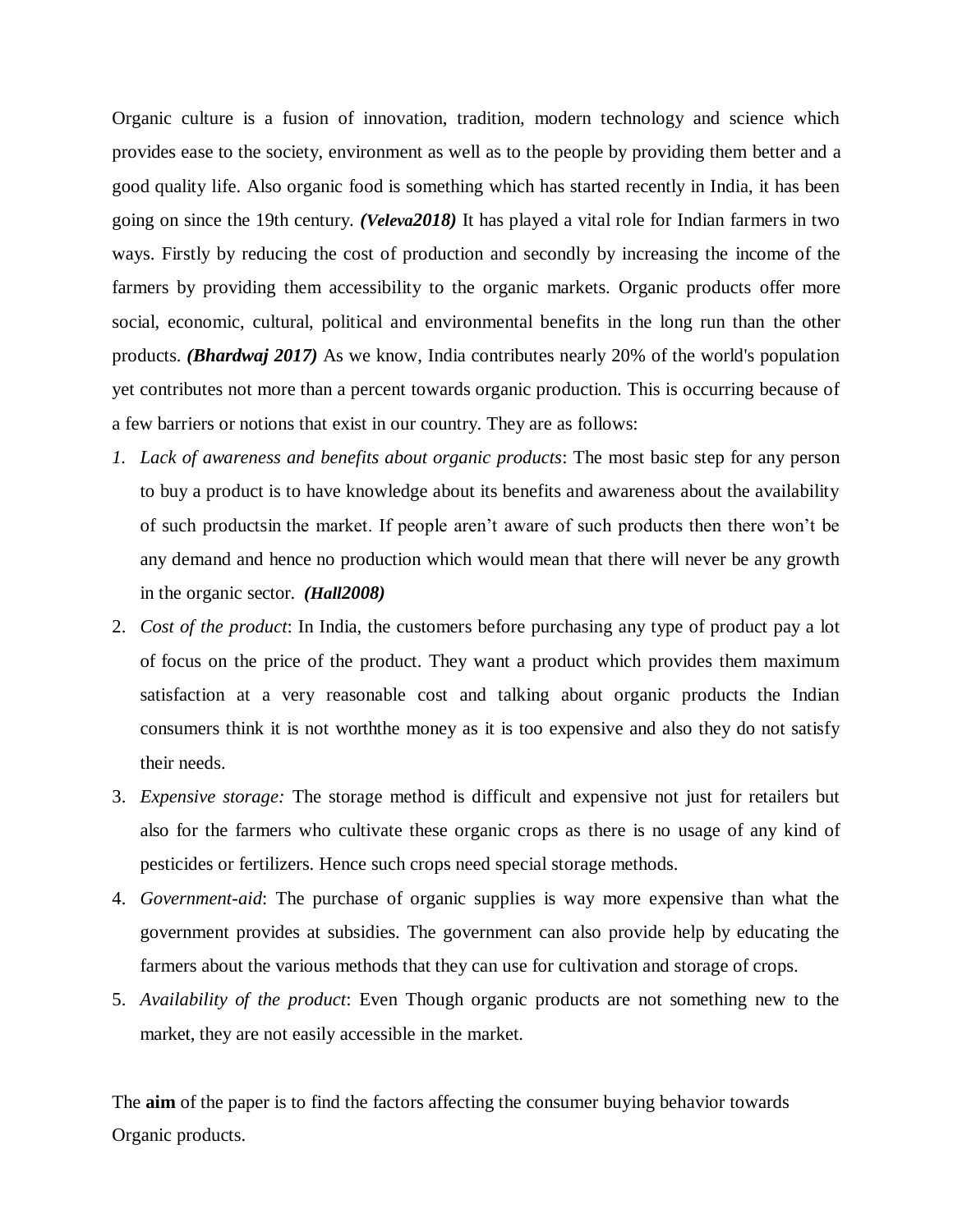#### **OBJECTIVES:**

- 1. To study the factors that affect consumer buying behavior of organic products.
- 2. To find the relationship between income and availability and attitude towards organic food as a healthy and safe option.
- 3. To find the relationship between gender and advertisement and source of information about organic products.

#### **REVIEW OF LITERATURE:**

On comparing the consumer behavior of people in India towards organic products with that to the one in the UK, we get to know that in the UK people are much more aware about the health benefits and there is more demand for such products. People are shifting from other unhealthy or lower quality products to organic products irrespective of the price. People there think it helps them build an ecological balance. Organic products are not different in taste they are just cultivated and grown using different methods which are safer.*[\("UKROFS Standards for](https://paperpile.com/c/FXrilo/XA2q)  [OrganicLivestock and Livestock Products"](https://paperpile.com/c/FXrilo/XA2q)*, *2000)*

*[\(Paoletti](https://paperpile.com/c/FXrilo/OSyK)*, *2014)* Has discussed the advantages of these products are that they'refresh,contain fewer pesticides and artificial chemicals and also that they are better for the environment. The most important thing to be seen here is that the animals that are used for organic farming are not given antibiotics or any kind of growth hormones. This reduces the risk of causing any health problems. Such animals are given healthy food to eat at proper and equal intervals and are also given the freedom to move around freely.

*[\(Veleva and Foley](https://paperpile.com/c/FXrilo/IITu)*, *2018)* As we know that organic products are expensive compared to the local products, we have to prioritize the purchasing of organic products. There are certain products which need to be purchased from organic stores such as Avocado, Mushrooms, Cabbage, Sweet Corn, Eggplant, Kiwi, Mango. It is known that such products require a lower amount of pesticides for its growth. But for certain products which require a higher amount of pesticides it would be better if they are purchased from organic stores. Such products include products like Apples, Sweet Bell Peppers, Cucumbers, Celery, Potatoes, Grapes, Cherry Tomatoes, Peaches, Spinach, Strawberries, Hot Peppers etc.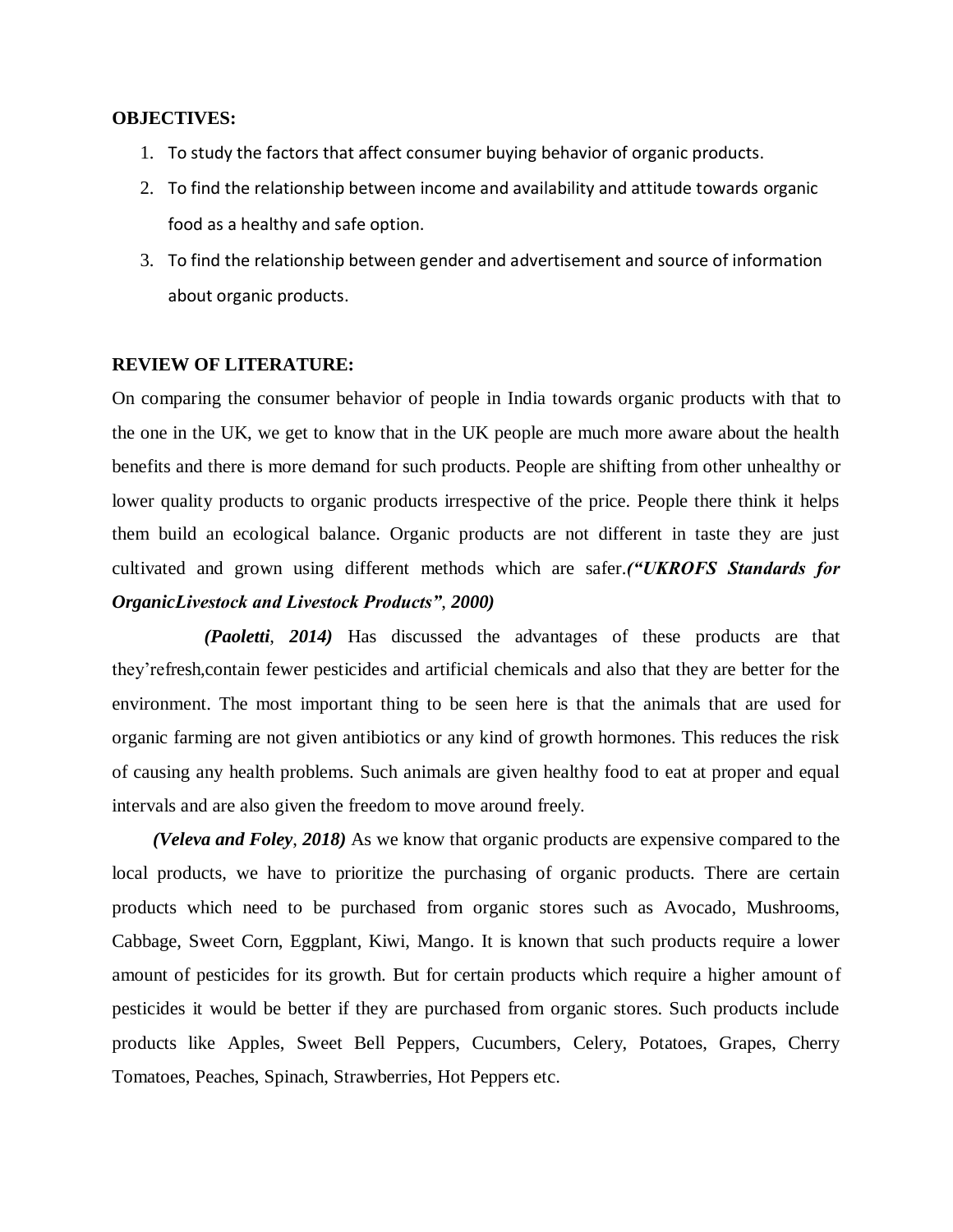*[\(Rousseau and Vranken](https://paperpile.com/c/FXrilo/ZDnQ)*, *2013)* Have studied the various ways through which you can consume organic products within the set budget. The first one is by shopping at the farmer's markets. At the farmer's market, farmers themselves sell these products either directly to the consumers or at a discount to the grocery stores. The second way can be by joining a community that supports agriculture farms. Here a group of people come together and buy the shares of the products produced in larger quantum and that too from the local markets. The third way can be by buying them during the season that would cost cheaper than purchasing them during the off season.

*(Spices Board of India, 2012)* For every product to be termed as a quality product they have to obtain certain certificates. Similarly for the food products to be termed as organic they have to acquire a certificate from the India Organic which is a certification mark enduring that the products are organic. It means that they have followed the procedures established by the National Standards for Organic Products established in 2000.

#### **RESEARCH METHODOLOGY:**

The current study is based on empirical research. It consists of the scientific frame of research. It began with the finding of research problems based on the review of literature. The major contribution of the study was to collect the information pertaining to the particular area and test hypothesis of a cause-effect relationship between variables. The research design is descriptive in nature. It involved exploring the problem, testing the hypothesis and providing the solution from the analysis. Convenience sampling method is used ( Non probability sampling ). The sample size was 537. Data was collected through primary and secondary sources. Questionnaire is used as the primary data collection and journals, reports and newsletters were the secondary sources of data. Data was analysed using SPSS 17 version. The analysis was carried out for demographic statistics (Gender, Educational qualification and income) hypothesis testing was carried out using correlation. Cross tabulation was used for performing the analysis.

#### **INDEPENDENT VARIABLE:**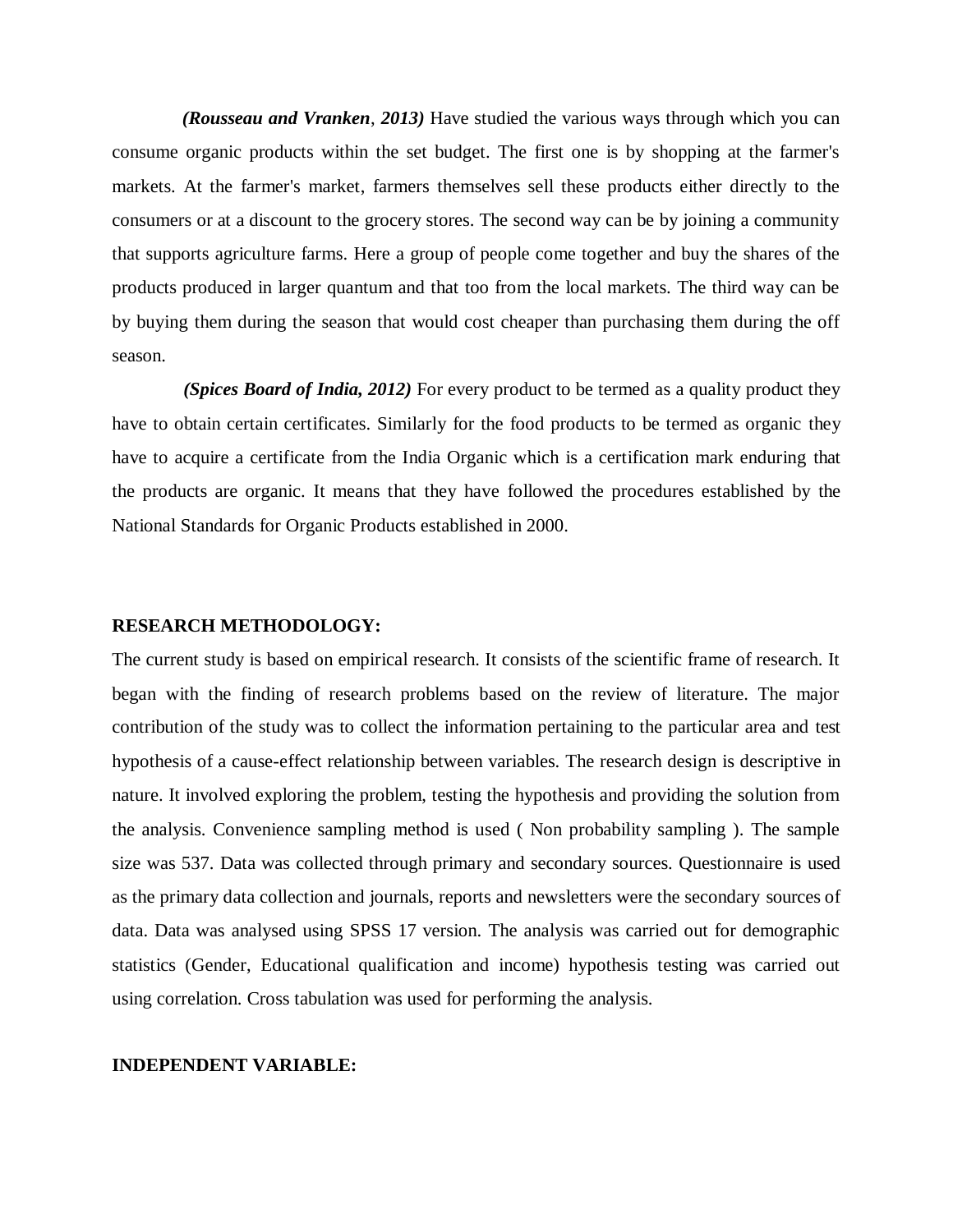- 1. Gender
- 2. Monthly income

# **DEPENDANT VARIABLE:**

- 1. Availability and preference of organic food products.
- 2. Advertisement and source of information about organic products

# **RESULTS AND ANALYSIS:**

# **FREQUENCY:**

**Gender**

|       |        | Frequency | Percent | <b>Valid Percent</b> | Cumulative<br>Percent |
|-------|--------|-----------|---------|----------------------|-----------------------|
| Valid | male   | 287       | 53.4    | 53.4                 | 53.4                  |
|       | female | 250       | 46.6    | 46.6                 | 100.0                 |
|       | Total  | 537       | 100.0   | 100.0                |                       |

From the above frequency table 287 respondents are males i.e. 53.4% and 250 respondents are females i.e. 46.6%. Hence it can be said that majority of the respondents are males.

#### **Monthly income**

|       |                       | Frequency | Percent | Valid Percent | Cumulative<br>Percent |
|-------|-----------------------|-----------|---------|---------------|-----------------------|
| Valid | less<br>than<br>25000 | 232       | 43.2    | 43.2          | 43.2                  |
|       | 26000-<br>50000       | 213       | 39.7    | 39.7          | 82.9                  |
|       | above<br>50000        | 92        | 17.1    | 17.1          | 100.0                 |
|       | Total                 | 537       | 100.0   | 100.0         |                       |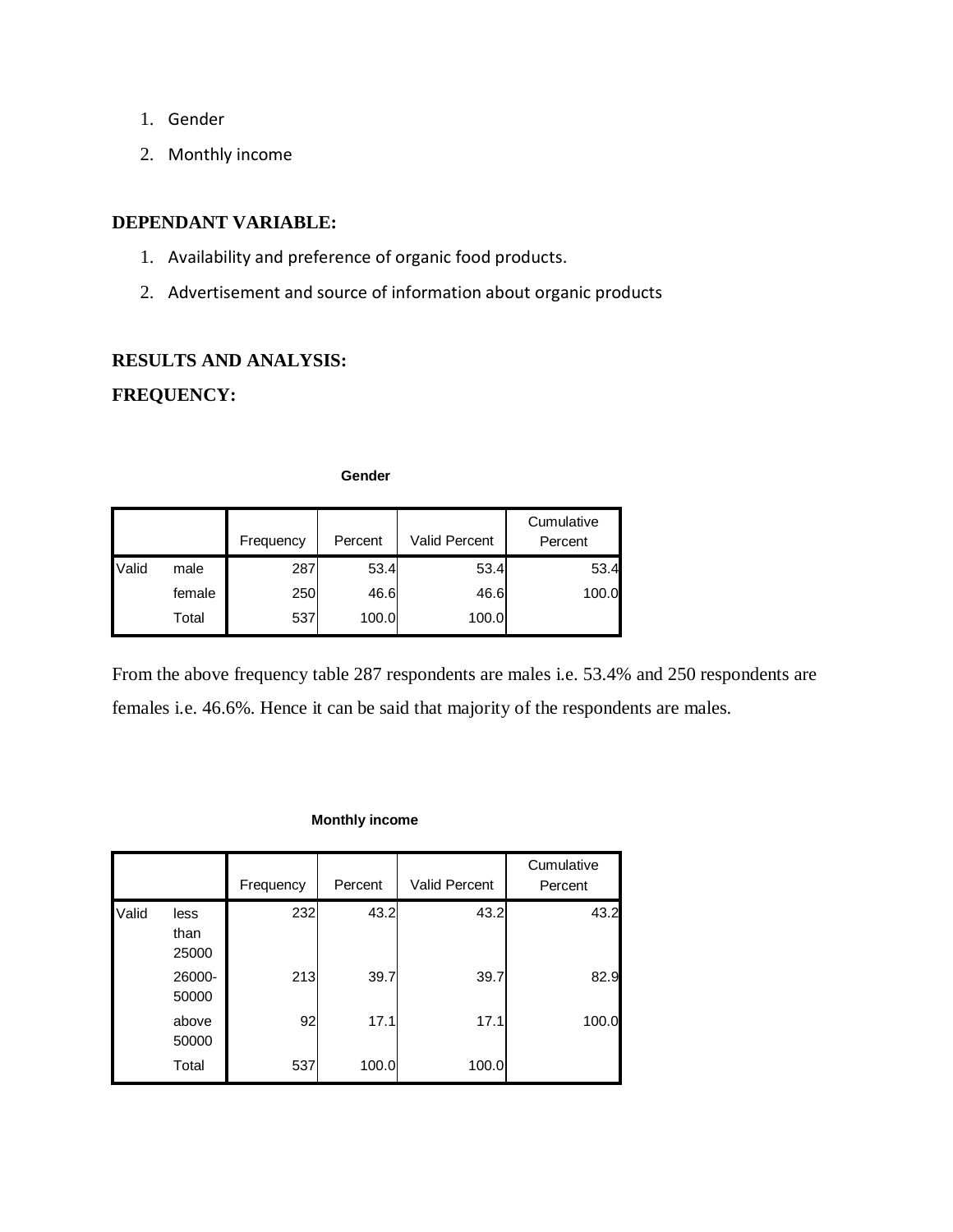From the above frequency table it can be seen that 232 respondents i.e. 43.2% of respondents belong to the income level less than 25000, 213 respondents i.e. 39.7% belong to the income level between 26000 to 50000 and 92 respondents i.e. 17.1% belong to the income level above 50000. So, the majority of people belong to the income level which is less than 25000.

#### **HYPOTHESIS:**

#### **NULL HYPOTHESIS:**

There is no significant association between gender, availability and attitude towards organic food as a healthy and safe option.

### **ALTERNATIVE HYPOTHESIS:**

There is a significant association between gender, availability and attitude towards organic food as a healthy and safe option.

# **GENDER \* I prefer to buy organic food as they are more healthy and safe for consumption. Indicate your level of agreement.**

**Crosstab**

**Count** 

|        |                                                                     | I prefer to buy organic foods as they are more healthy and safe for consumption." Indicate<br>your level of 4ment. |     |    |       |     |     |
|--------|---------------------------------------------------------------------|--------------------------------------------------------------------------------------------------------------------|-----|----|-------|-----|-----|
|        | strongly disagree<br>neutral<br>disagree<br>strongly agree<br>agree |                                                                                                                    |     |    | Total |     |     |
| Gender | Male                                                                | 53                                                                                                                 | 102 |    | 48    | 13  | 287 |
|        | Female                                                              | 79l                                                                                                                | 80  | 19 | 71    |     | 250 |
| Total  | 132<br>182<br>90l<br>119<br>14 <sub>1</sub>                         |                                                                                                                    |     |    |       | 537 |     |

#### **Chi-Square Tests**

|                              | Value            | df | Asymp. Sig.<br>$(2-sided)$ |
|------------------------------|------------------|----|----------------------------|
| Pearson Chi-Square           | $50.245^{\circ}$ |    | .000                       |
| Likelihood Ratio             | 53.936           |    | .000                       |
| Linear-by-Linear Association | 3.717            |    | .054                       |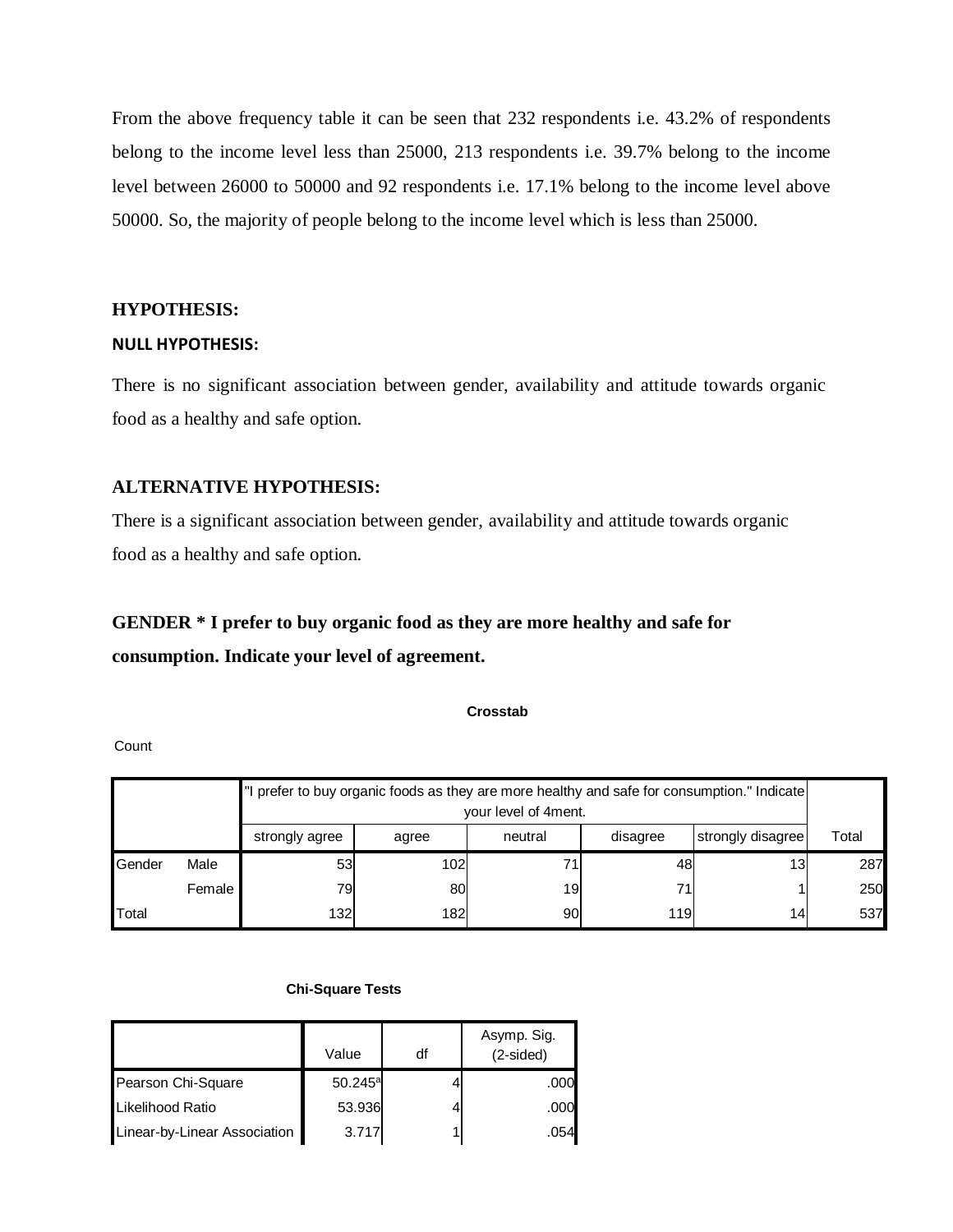| N of Valid Cases |  |  |
|------------------|--|--|
|                  |  |  |

a. 0 cells (.0%) have expected count less than 5. The minimum expected count is 6.52.

The value of the test statistic is 50.245. Because the test statistic is based on a 2x5 cross tabulation table, the degrees of freedom (df) for the test statistic is df=(R−1)  $*(C-1) = (2-1) *$  $(5-1) = 1*4=4$ . The corresponding p-value of the test statistic is p <0.05. Since the p-value is smaller than our chosen significance level ( $\alpha$  < 0.05), the null hypothesis is rejected. Rather, it can be conclude that there is enough evidence to suggest an association between gender and availability and attitude towards organic food as a healthy and safe option.

It can be inferred from the results that there is an association between gender and availability and attitude towards organic food as a healthy and safe option. ( $X2 \text{ (4)} > 50.245$ , p < 0.05). Amongst the two genders it can be observed that more male agree with the statement.

### **MONTHLY INCOME**

#### **HYPOTHESIS:**

**NULL HYPOTHESIS:** There is no significant association between the monthly income , advertisement and source of information about organic products.

**ALTERNATIVE HYPOTHESIS:** There is a significant association between the monthly income, Advertisement and source of information about organic products.

#### **Crosstab**

|                |                       |                | I feel motivated to buy organic foods after watching advertisements in newspapers and<br>television. Indicate your level of 4 ment. |    |    |  |       |
|----------------|-----------------------|----------------|-------------------------------------------------------------------------------------------------------------------------------------|----|----|--|-------|
|                |                       | strongly agree | strongly disagree<br>neutral<br>disagree<br>agree                                                                                   |    |    |  | Total |
| Monthly income | less<br>than<br>25000 | 25             | 89                                                                                                                                  | 43 | 75 |  | 232   |

**Count**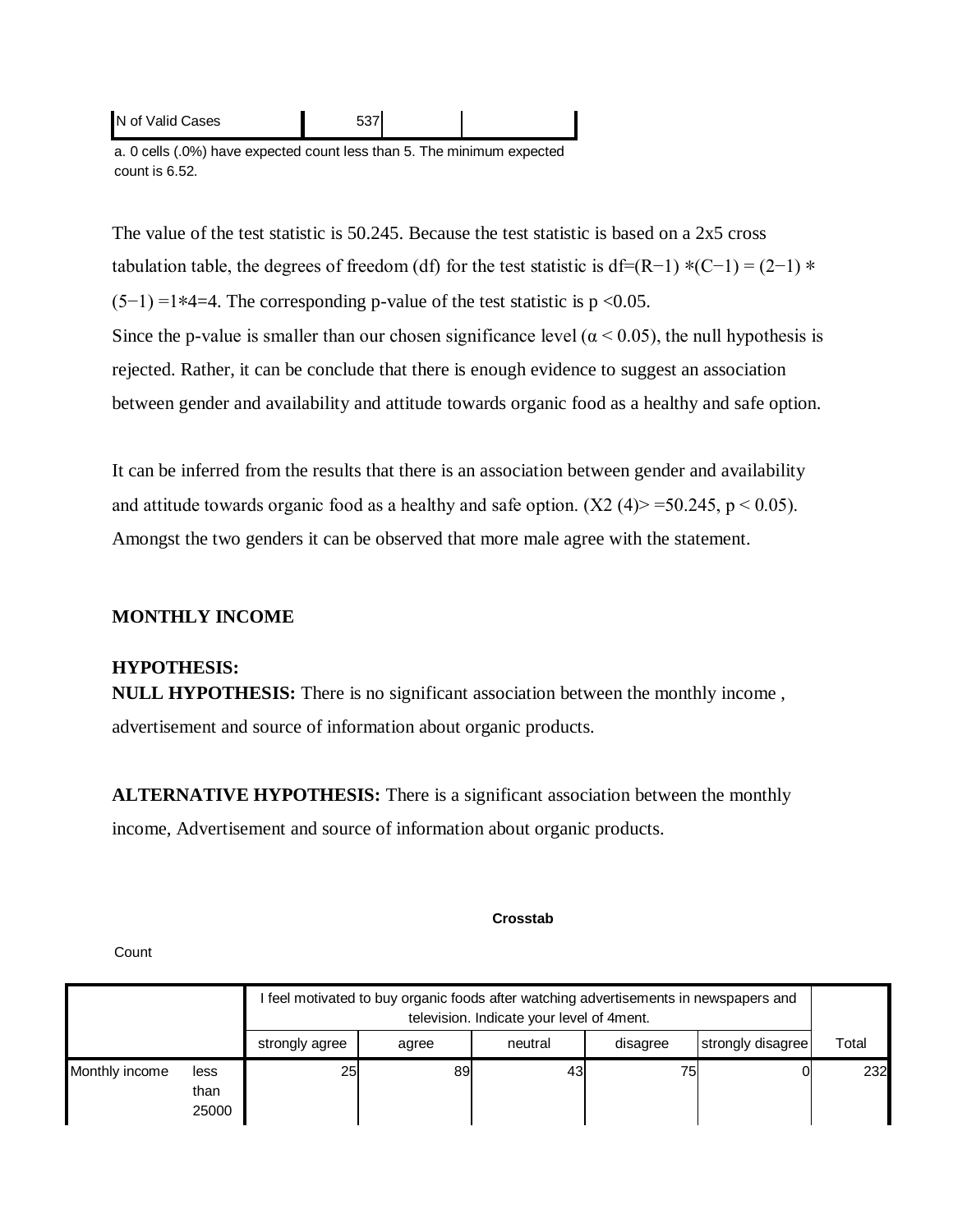| 25000-<br>50000 | 46  | 80  | 81     | 5  |    | 213 |
|-----------------|-----|-----|--------|----|----|-----|
| above<br>50000  | 37  | 9   | ◠<br>د | 19 | 24 | 92  |
| Total           | 108 | 178 | 127    | 99 | 25 | 537 |

#### **Chi-Square Tests**

|                              | Value                | df | Asymp. Sig.<br>(2-sided) |
|------------------------------|----------------------|----|--------------------------|
| Pearson Chi-Square           | 248.462 <sup>a</sup> |    | .000                     |
| Likelihood Ratio             | 240.847              |    | .000                     |
| Linear-by-Linear Association | .674                 |    | .412                     |
| N of Valid Cases             | 537                  |    |                          |

a. 1 cells (6.7%) have expected count less than 5. The minimum expected count is 4.28.

The value of the test statistic is 248.462. Because the test statistic is based on a 3x5 cross tabulation table, the degrees of freedom (df) for the test statistic is df=(R−1) \*(C−1) = (3−1) \*  $(5-1)$  =2\*4=8. The corresponding p-value of the test statistic is p <0.05.

Since the p-value is smaller than our chosen significance level ( $\alpha$  < 0.05), the null hypothesis is rejected. Rather, it can be conclude that there is enough evidence to suggest an association between monthly income and preference to buy organic products.

It can be inferred from the results that there is an association between monthly income and preference to buy organic products. (X2 (8) > = 248.462, p < 0.05). Amongst the people with different income level it can be observed that respondents earning an income between 25000- 50000 agree more with the statement.

# **FINDINGS AND DISCUSSION:**

From the chi square test it's shown that there's a significant association between gender, availability and preference of organic food products. From the above frequency table it could be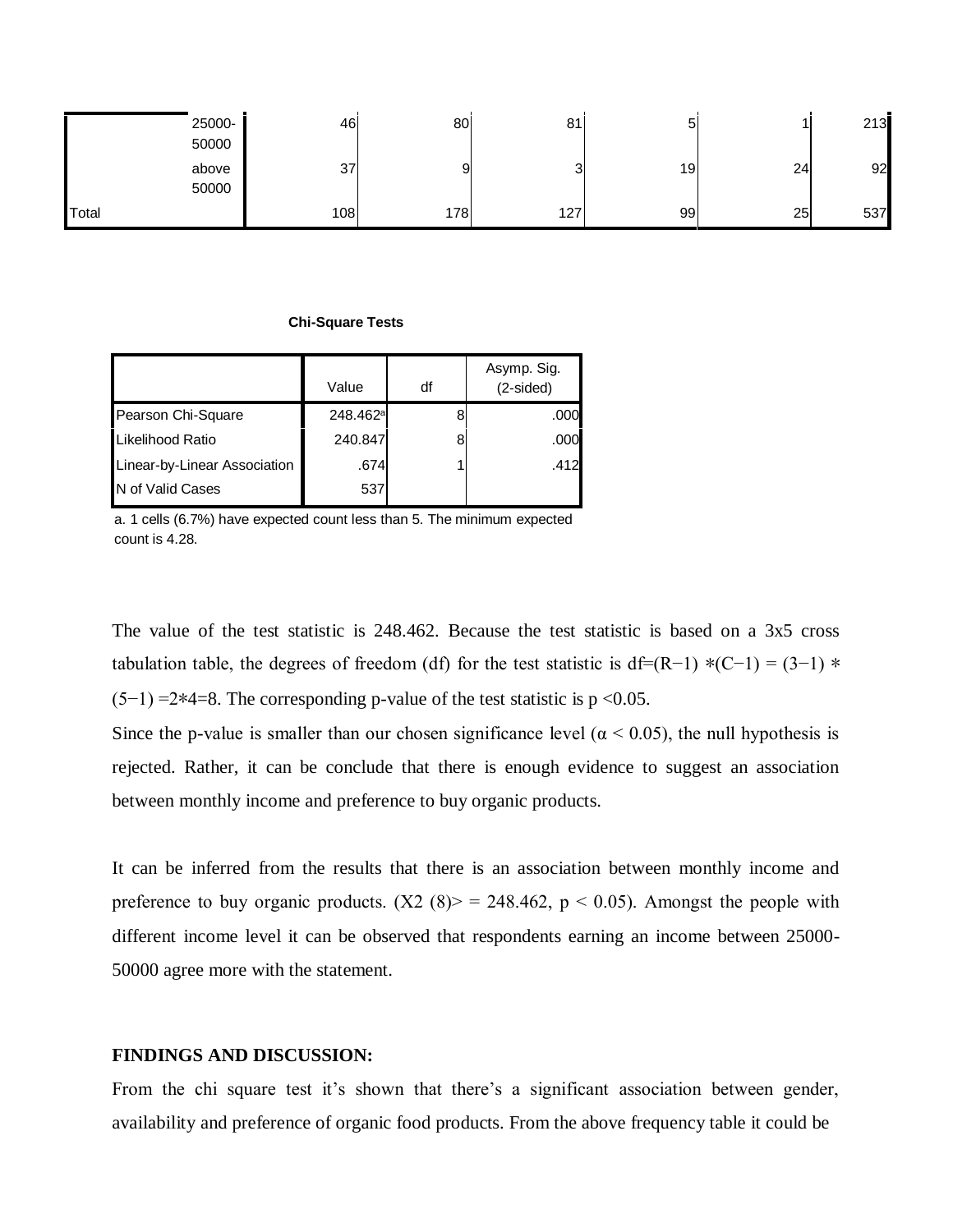found out that 287 respondents are males i.e. 53.4% and 250 respondents are females i.e.46.6%. Hence it can be said that majority of the respondents are males and majority of themagree to the statement. *(Eagly and Chaiken,1993)* According to the psychological difference in the thinking of people of different genders in this study it is shown that the health factor plays an important role in the buying behavior of consumers for organic products. This is called as ATTITUDE i.e. the attitude they hold while purchasing the product.

From the other chi square test done it shows that there's a significant association between the monthly income and price consideration. Since most people look out for the maximum satisfaction at the minimal price, it plays a major role in buying organic products. The income levels of the consumers mostly determine their buying decisions due to the various prices available. From the above frequency table it can be seen that 232 respondents i.e. 43.2% of respondents belong to the income level less than 25000, 213 respondents i.e. 39.7% belong to the income level between 26000-50000 and 92 respondents i.e. 17.1% belong to the income level above 50000. So the majority of people belong to the income level which is less than 25000. Since price is one of the major features which falls under the purview of marketing mix. Therefore determination of price is an important implementation in order to be positioned in customer mind as a first point of view *(Albers, 1997).* Thus it could be found that price is an important factor that people consider according to the income levels.

#### **CONCLUSION:**

Thus to conclude it can be stated that organic products have become a trend in recent years. Investing and committing to choose healthy options when it comes to eating is the best choice. It's not just about safety and quality of the food it's also about the nutrition value that we get from it. According to Dr. Bruengel Organic products are the best from nature, and the best for nature. Consciousness of the impact that food and drink can have on a person's health has increased in the past few years and this has brought organic food to the forefront of healthy choices for people.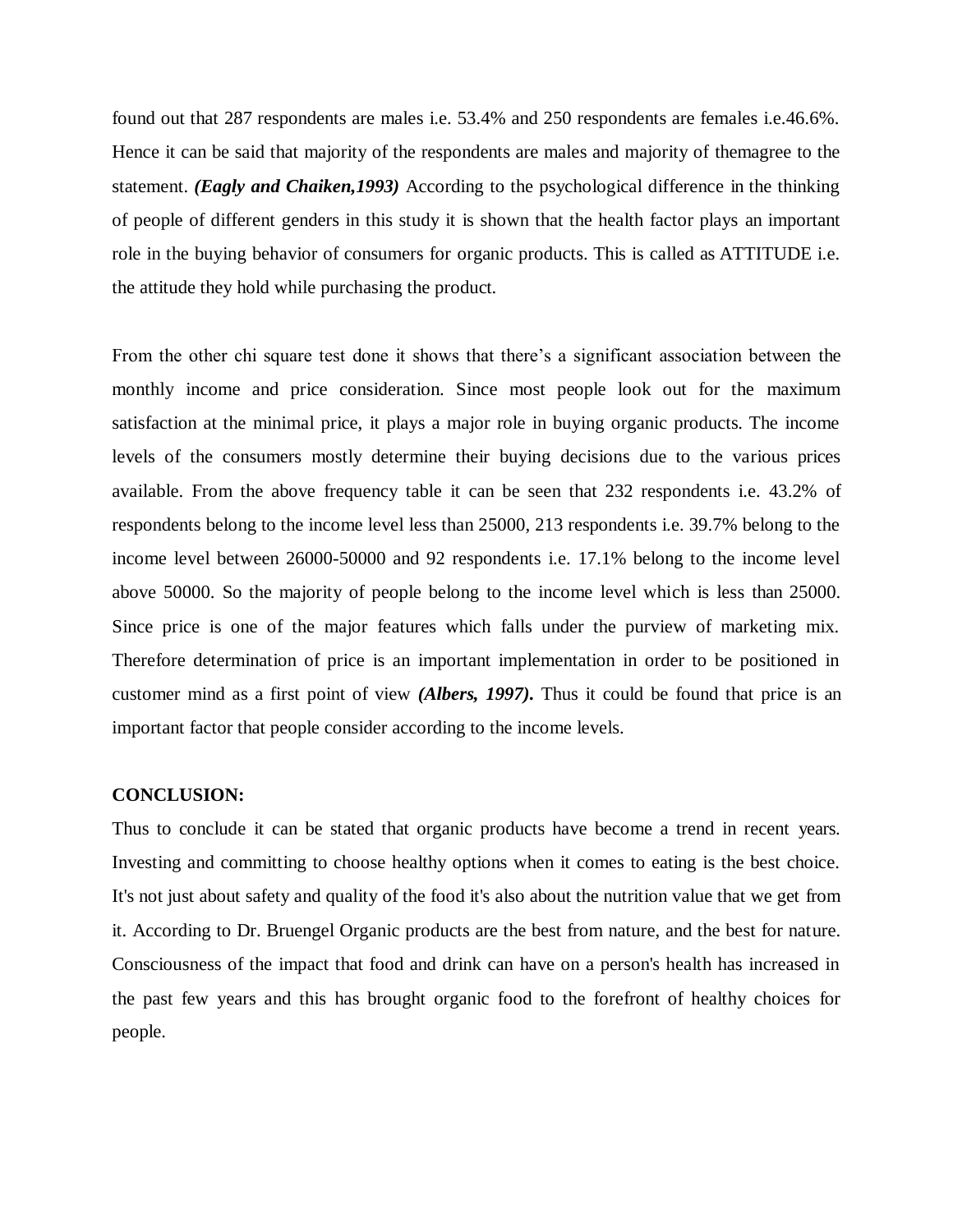# **REFERENCE:**

- 1. [\(](https://paperpile.com/c/FXrilo/gNaX)[Rahnama, "Effect of Consumers' Attitude on Buying Organic Products inIran"\)](https://paperpile.com/c/FXrilo/gNaX)
- 2. [Bhardwaj,Ravindra."AComparativeAnalysisofOrgani](http://paperpile.com/b/FXrilo/WmqU)cFoodProductsvsNonOrganicFoo[d](http://paperpile.com/b/FXrilo/WmqU) [Products in India."](http://paperpile.com/b/FXrilo/WmqU) *[Asian Journal of Management](http://paperpile.com/b/FXrilo/WmqU)*[, vol. 8, no. 3, 2017, p.587,](http://paperpile.com/b/FXrilo/WmqU) [doi:10.5958/2321-5763.2017.00094.4.](http://paperpile.com/b/FXrilo/WmqU)
- 3. [Biswas,Debabrata,andShirleyA.Micallef.](http://paperpile.com/b/FXrilo/mWDE)*[SafetyandPracticeforOrganicFood](http://paperpile.com/b/FXrilo/mWDE)*[.Academic](http://paperpile.com/b/FXrilo/mWDE) [Press,2019.](http://paperpile.com/b/FXrilo/mWDE)
- 4. [Buder,Fabian,etal."WhyRegularBuyersofOrganicFoodStillBuyManyConventional](http://paperpile.com/b/FXrilo/Gfm8) [Products."](http://paperpile.com/b/FXrilo/Gfm8) *[British Food Journal](http://paperpile.com/b/FXrilo/Gfm8)*[, vol. 116, no. 3, 2014, pp.390](http://paperpile.com/b/FXrilo/Gfm8)–404, [doi:10.1108/bfj-04-2012-0087.](http://paperpile.com/b/FXrilo/Gfm8)
- 5. [Canavari,Maurizio,andKentD.Olson.](http://paperpile.com/b/FXrilo/7JFO)*OrganicF[ood:Consumers'ChoicesandFarmers'](http://paperpile.com/b/FXrilo/7JFO) [Opportunities](http://paperpile.com/b/FXrilo/7JFO)*[. Springer Science & Business Media,2007.](http://paperpile.com/b/FXrilo/7JFO)
- 6. [D'Amato, Pierre Mazzacano, and Joseph Falzon. "Why Do Some Consumers Prefer Organic](http://paperpile.com/b/FXrilo/EaSR) [Food?ADiscourseAnalyticalPerspective."](http://paperpile.com/b/FXrilo/EaSR)*[JournalofFoodProductsMarketing](http://paperpile.com/b/FXrilo/EaSR)*[,vol.21,no.3,](http://paperpile.com/b/FXrilo/EaSR) [2015,](http://paperpile.com/b/FXrilo/EaSR)  [pp. 255](http://paperpile.com/b/FXrilo/EaSR)–73,doi[:10.1080/10454446.2013.843487.](http://paperpile.com/b/FXrilo/EaSR)
- 7. [Denver,Sigrid,andToveChristensen."Consumers'GroupingofOrganicandConventionalFood](http://paperpile.com/b/FXrilo/KeSk) Products—[Implications for the Ma](http://paperpile.com/b/FXrilo/KeSk)rketing of Organics." *[Journal of Food Products Marketing](http://paperpile.com/b/FXrilo/KeSk)*[,](http://paperpile.com/b/FXrilo/KeSk) [vol.](http://paperpile.com/b/FXrilo/KeSk)  [20, no. 4, 2014, pp. 408](http://paperpile.com/b/FXrilo/KeSk)–28,doi[:10.1080/10454446.2013.807404.](http://paperpile.com/b/FXrilo/KeSk)
- 8. [Hall,MarkC."TheMarketingofOrganicProducts:AnInstrumental/SymbolicPerspective."](http://paperpile.com/b/FXrilo/NGhd)*[Journa](http://paperpile.com/b/FXrilo/NGhd) [l of Food Products Marketing](http://paperpile.com/b/FXrilo/NGhd)*[, vol. 14, no. 3, 2008, pp. 1](http://paperpile.com/b/FXrilo/NGhd)–11[,](http://paperpile.com/b/FXrilo/NGhd) [doi:](http://paperpile.com/b/FXrilo/NGhd)[10.1080/10454440801985878.](http://dx.doi.org/10.1080/10454440801985878)
- 9. [Hasselbach,JohannaLena,andJuttaRoosen."ConsumerHeterogeneityintheWillingnesstoPay](http://paperpile.com/b/FXrilo/SNQ2) [for](http://paperpile.com/b/FXrilo/SNQ2)  [Local and Organic Food."](http://paperpile.com/b/FXrilo/SNQ2) *[Journal of Food Products Marketing](http://paperpile.com/b/FXrilo/SNQ2)*[, vol. 21, no. 6, 2015, pp.](http://paperpile.com/b/FXrilo/SNQ2) [608](http://paperpile.com/b/FXrilo/SNQ2)– [25,doi:10.1080/10454446.2014.885866.](http://paperpile.com/b/FXrilo/SNQ2)
- 10. [Obach,BrianK."OrganicAgriculturalProducts,Policieson."](http://paperpile.com/b/FXrilo/goJ0)*[TheSAGEEncyclopediaofFood](http://paperpile.com/b/FXrilo/goJ0) [Issues](http://paperpile.com/b/FXrilo/goJ0)*[,doi:10.4135/9781483346304.n321.](http://paperpile.com/b/FXrilo/goJ0)
- 11. [Oughton,E.,andC.Ritson."FoodConsumersandOrganicAgriculture."](http://paperpile.com/b/FXrilo/4zl5)*[Understanding](http://paperpile.com/b/FXrilo/4zl5) [Consumers of Food Products](http://paperpile.com/b/FXrilo/4zl5)*[, 2007,doi:10.1201/9781439824504.ch11.](http://paperpile.com/b/FXrilo/4zl5)
- 12. [Paoletti,Flavio."ChemicalCompositionofOrganicFoodProducts."](http://paperpile.com/b/FXrilo/OSyK)*[HandbookofFood](http://paperpile.com/b/FXrilo/OSyK) [Chemistry](http://paperpile.com/b/FXrilo/OSyK)*[, 2014, pp. 1](http://paperpile.com/b/FXrilo/OSyK)–25,doi[:10.1007/978-3-642-41609-5\\_23-1.](http://paperpile.com/b/FXrilo/OSyK)
- 13. Pearson,David,andJoannaHenryks.["MarketingOrganicProducts:ExploringSomeofthe](http://paperpile.com/b/FXrilo/sGAK) [Pervasive Issues."](http://paperpile.com/b/FXrilo/sGAK) *[Journal of Food Products Marketing](http://paperpile.com/b/FXrilo/sGAK)*[, vol. 14, no. 4, 2008, pp. 95](http://paperpile.com/b/FXrilo/sGAK)–108[,](http://paperpile.com/b/FXrilo/sGAK) [doi:10.1080/10454440801986421.](http://paperpile.com/b/FXrilo/sGAK)
- 14. [Puska,Petteri."DoesOrganicFoodConsumptionSignalProsociality?:AnApplicationof](http://paperpile.com/b/FXrilo/qFwf) [Schwartz's Value Theory."](http://paperpile.com/b/FXrilo/qFwf) *[Journal of Food Products Marketing](http://paperpile.com/b/FXrilo/qFwf)*[, vol. 25, no. 2, 2019, pp.](http://paperpile.com/b/FXrilo/qFwf) 207–[31,doi:10.1080/10454446.2018.1522286.](http://paperpile.com/b/FXrilo/qFwf)
- 15. [Rahnama,Hassan."EffectofConsumers'AttitudeonBuyingOrganicProductsinIran."](http://paperpile.com/b/FXrilo/gNaX)*[Journal](http://paperpile.com/b/FXrilo/gNaX) [of Food](http://paperpile.com/b/FXrilo/gNaX)  [Products Marketing](http://paperpile.com/b/FXrilo/gNaX)*[, vol. 22, no. 3, 2016, pp. 381](http://paperpile.com/b/FXrilo/gNaX)–97, [doi:](http://paperpile.com/b/FXrilo/gNaX)[10.1080/10454446.2014.949976.](http://dx.doi.org/10.1080/10454446.2014.949976)